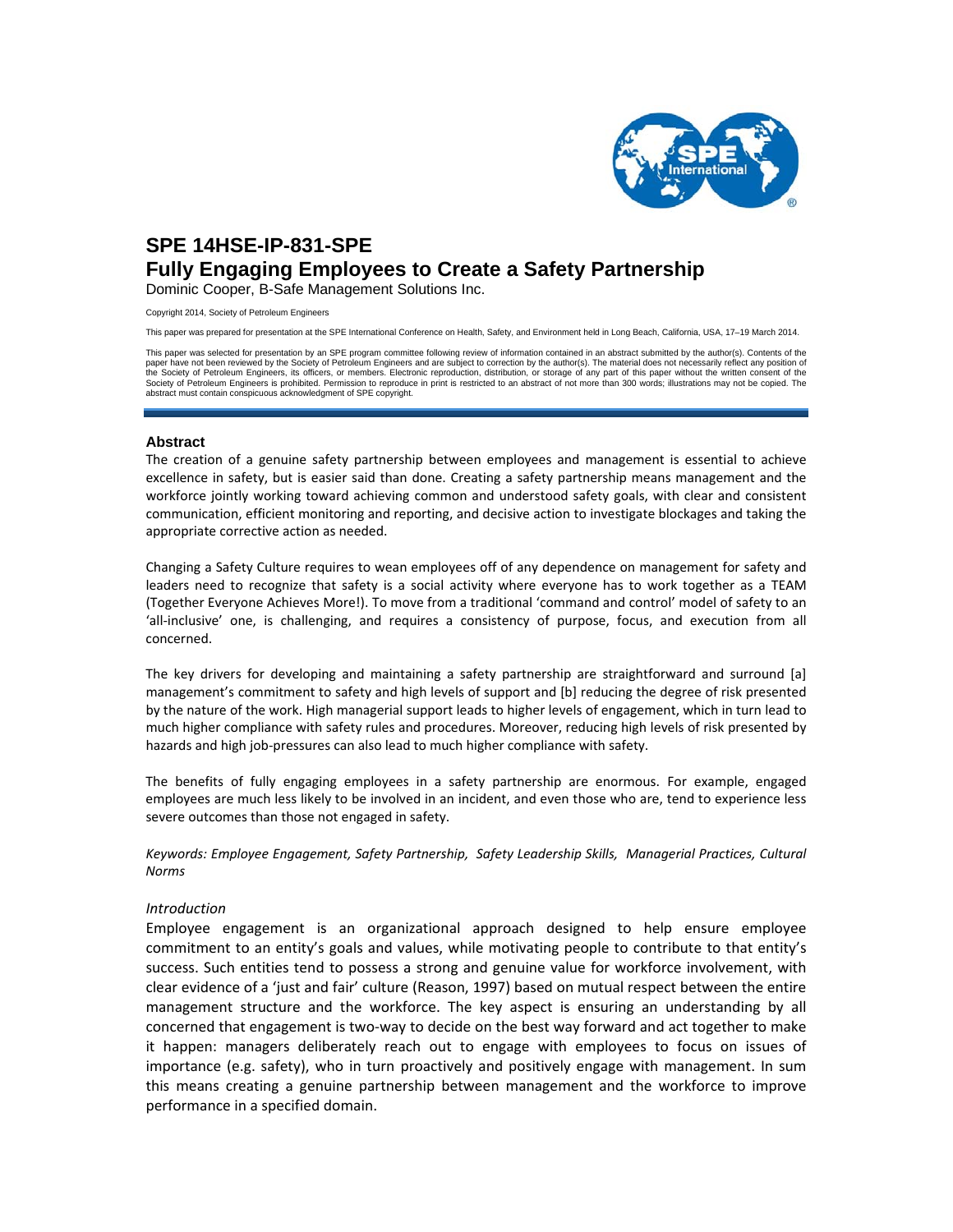From a business entity's perspective, it is important to recognize that employee engagement is measurable and can be correlated with performance. Studies have shown that [a] where employee engagement was low, those companies had 62% more safety incidents (Harter et al, 2006), and [b] engaged employees were *five times less likely* to experience a safety incident, and *seven times less likely to have a lost‐time* safety incident (Lockwood, 2007) than non‐engaged employees. Similarly, the more employees are engaged in enhancing the reliability of plant and equipment, the lower the maintenance costs are, with correspondingly lower incident rates (Reliability Center, 2009). Thus the economic argument for employee engagement in safety is beyond dispute.

*Creating a safety partnership* A safety partnership is defined as:

# *"Leadership, managers and front‐line associates jointly focusing on safety and proactively working together in a business entity to minimize the possibility of harm and maximize safety performance".*

Creating a genuine safety partnership, therefore, means management and the workforce jointly working toward achieving common and understood safety goals, with clear and consistent communication, efficient monitoring and reporting, and decisive action to investigate blockages and taking the appropriate corrective action as needed. Neither management nor employees can bring about good safety performance on their own. Management, for example, relies on their employees to report potential or actual incidents, follow procedures, work safely, etc. Similarly, employees cannot improve safety on their own. They rely on management, for example, to set the direction for action, develop supporting safety policies, develop appropriate procedures, release the necessary resources to enact the policies, and complete any corrective actions, etc. As such, both managers and employees must recognize that safety is a social activity where everyone has to work together as a team (Cooper & Finley, 2013). Moving from a traditional 'command and control' model of safety to one where safety is done *with* people, not *at* people is challenging, and takes a consistency of purpose, focus, and execution from all concerned (Cooper, 2008).

### *Key Drivers for delivering a safety partnership*

The key drivers for developing and maintaining a safety partnership are straightforward and surround [a] management's commitment to safety and high levels of support (Cooper, 1998) and [b] reducing the degree of risk presented by the nature of the work (Nahrgang et al, 2011). High managerial support leads to higher levels of engagement, which in turn lead to much higher compliance with safety rules and procedures (Cooper, 2010). Moreover, reducing high levels of risk presented by hazards and high job-pressures can also lead to much higher compliance with safety.

Specific areas of safety that joint management and workforce teams can use to develop a proactive safety partnership include: [a] Safety Leadership skills development; [b] Reporting, investigating & reviewing incidents; [c] Hazard identification exercises; [d] Risk assessments; [e] Reviews of rules and procedures; [f] Development of toolbox talks; and [g] Pro‐active involvement in behavioral safety processes.

### *Developing everyone's Safety Leadership skills*

The evidence from public enquiries into safety disasters shows that ineffective safety leadership often stems from people not knowing what their company's safety management systems look like. In turn they are unclear about their individual safety responsibilities and obligations, and what they are to be held accountable for, and their authority over safety. This can be fixed relatively easily by developing a Safety Leadership Behavioral Competency and Accountability Matrix for all managerial levels that focuses on their visible, demonstrable safety leadership (Cooper & Finley, 2013). Once achieved, it is a simple matter of developing behavioral leadership checklists of specific behaviors focused on ten things that every manager can do, recording these on a weekly basis, and tracking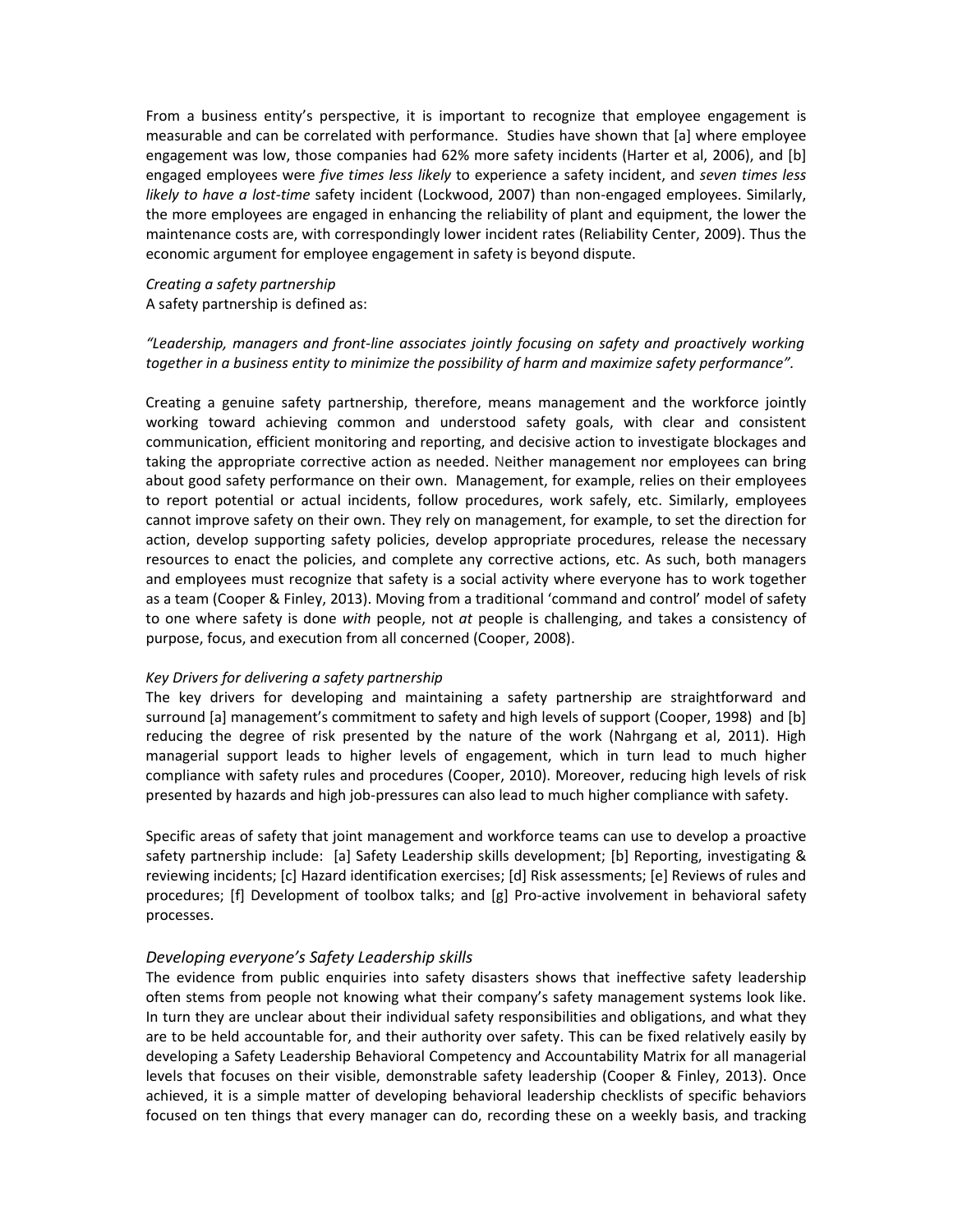these through an electronic database, and providing regular feedback on overall performance to the senior management team (Cooper, 2010).

A key leadership competence is effective communication to achieve behavior change. Not everyone is as good at communicating with others as they could be. It takes training and practice, and sometimes courage, to speak *with* people in a two-way dialogue that puts them at their ease so they feel comfortable releasing vital information that can uncover any problems (i.e. precursors) that could lead to harm. Increasing the number of communications between a safety leaders and direct reports is an opportunity to communicate the entity's value for safety, establish close(r) working relationships with the workforce, and discover issues that could lead to harm. For example, research suggests that up to 87 percent of Serious Injuries and Fatalities (SIF's) can be identified via such conversations (Hale, 2002; Newell et al, 2012). In the O&G industry, safety observation and discussion processes are common. Given that anybody in an entity can be a 'safety leader', training in observation and communication skills could and should be extended to encompass an entity's entire roster of personnel, not just be restricted to those with line-management responsibilities, as is often the case.

Often, however, these observation/discussion processes fail to maximize their full benefits as the recording, analysis and provision of detailed feedback upon which to act for the benefit of all, is often limited in some way. Attending to these issues so that all of the entity's personnel can be provided with detailed feedback to focus corrective actions can significantly maximize their value, especially if they are used to identify and track potential SIF's.

## *Improving Incident Reporting, Investigation and Analysis*

Many entity's safety efforts are based on the recording and monitoring of incident statistics, with great progress in incident reductions being made over the past decade or so in the industry. However, there are still opportunities to more fully involve people in the entire incident reporting and analysis process ranging from reinforcing incident reporting to identifying potential SIF's and their underlying contributors. It is known that non‐fatal injuries are substantially under‐reported by around 50 percent (Probst et al, 2008), which means those factors that could lead to an SIF cannot be identified. Socially rewarding the reporting of incidents (e.g. praising those who do) will help to overcome a lack of reporting of 'close‐calls' and incidents that prevails in some quarters, while also helping to develop a genuine "safety partnership".

To further develop / cement the safety partnership, it is also a good idea to involve employees in incident investigations as often as is practicable, with the focus on helping to answer the principle questions of the Who, the What, the When, the Where, the How and the Why. This offers the advantage of obtaining the assistance of those most likely to know the 'unique ins and outs' of the incident causing situation that may escape others too far removed from daily operations.

### *Hazard Identification*

Training people to identify potential hazards in their working environment and reporting them is a fundamental aspect of controlling safety. A hazard means '*anything, if left uncontrolled, which has the potential to cause injury, illness, or property damage*'. Although hazards can be permanent or temporary in nature, most are related to their capacity for a potential energy release (e.g. temperature, gravity, mechanical, electrical, etc.). As the workforce face such hazards on a daily basis, it makes sense to involve them in hazard identification and follow‐up risk assessments. This helps them to more fully understand the hazardous nature of their working environment, while helping to identify key risks and appropriate solutions. The information obtained can be used in many ways, not least helping to improve safety training programs and associated Safe Operating Procedures (SOPs). A very simple, but effective, method to teach Hazard Identification is for the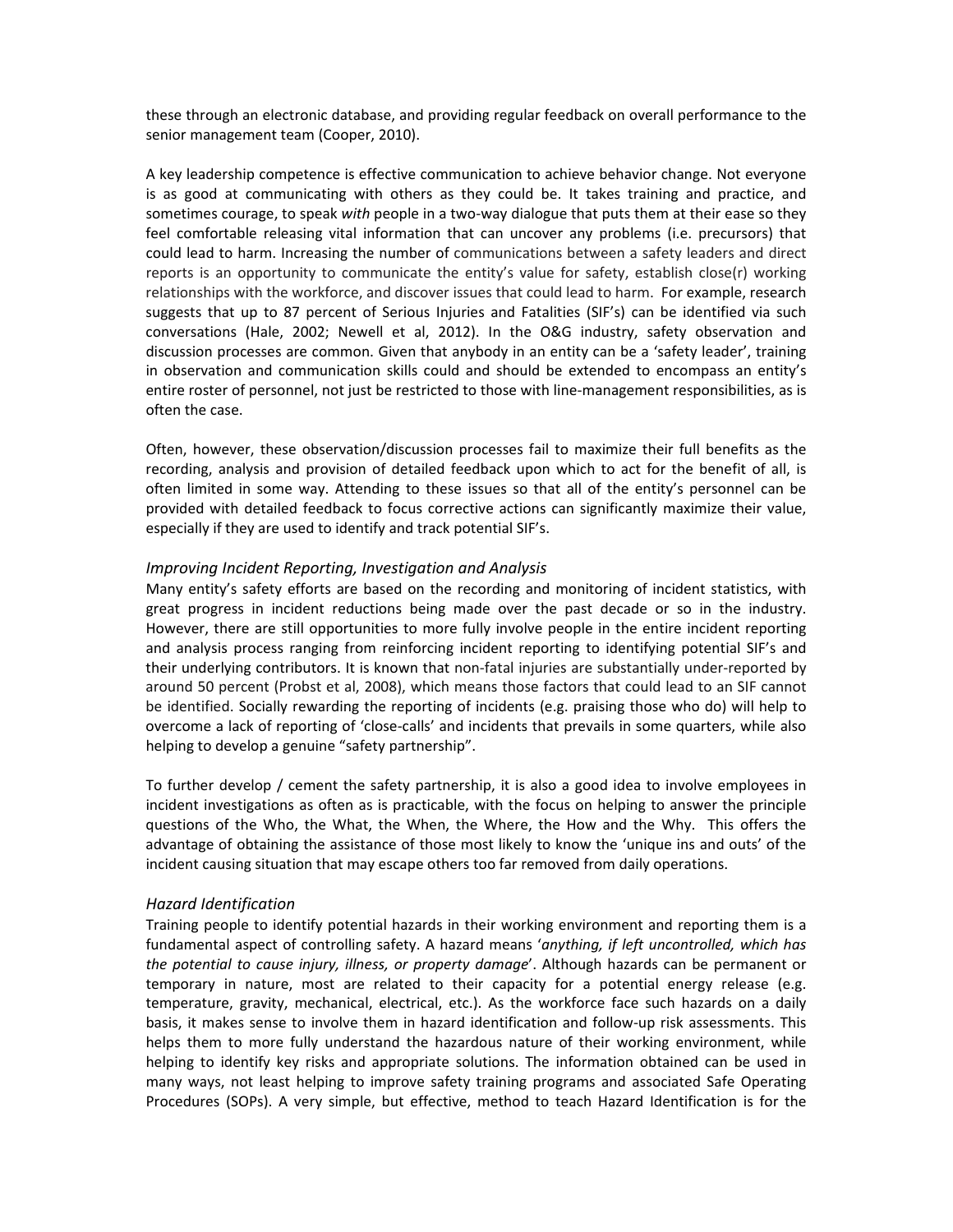workforce to regularly review anonymized reports of incidents that have caused harm, or had the potential to cause harm, in their workplace. In this way everyone becomes highly familiar with the actual types of activity and equipment that are causing problems.

## *Risk Assessment*

Every job has some level of risk attached in some way, even office jobs. Risk refers to *'the possibility of harm or loss'* presented by the existence of *perceived threats* within a particular situation. Undertaking a systematic review of the risks associated with tasks, job methods, equipment, machinery, etc., is a good way to involve employees in the safety effort. Formal Risk Assessment (Job Safety Analysis) is a structured process whereby [1] perceived or actual risks are identified, assessed, and recorded; [2] the preventative risk control measures are documented; [3] the appropriate risk control methods are implemented; and [4] the effectiveness of the risk control measures are regularly monitored and reviewed. Because there are many different types of jobs, it can be difficult to know where to start. It is strongly recommended that priority should be given to [a] jobs with the highest injury or illness rates; [b] jobs in which one simple human error could lead to severe consequences; [c] jobs complex enough to require written safety instructions; and [d] jobs that are new to your operation or have undergone changes in processes and procedures. The results of the assessment should be peer reviewed by other employees, to ensure that all the risks presented by a hazard have been addressed and everyone is in agreement with the risk ratings, and the potential solutions. This again builds ownership and trust of the process, while creating and/or reinforcing the safety partnership.

# *Review Rules & Procedures*

Studies have shown that non‐compliance to rules and procedures can be a significant problem (Lawrence, 2005). In‐depth examination revealed non‐compliance was mostly related to: [a] rules seen as too complex, not 'real world', [b] rules seen as making the job less safe; [c] procedures not making sense; [d] procedures being too rigid, inflexible, or numerous; [e] procedures often being unavailable; [f] people just getting the job done; and [g] a lack of communication. Not just limited to employees, managers are also known to circumvent the administrative aspects of safety, or put productivity before safety. Consistent non‐compliance to a company's rules and procedures signal that a review is required, as there must be something wrong with them. Such reviews provide a great opportunity to involve and engage people in safety, particularly as they will always know what the problems are. Importantly, those who are involved in such reviews are much more likely to follow the rules & procedures as they will have some degree of ownership of them.

Following research recommendations (Lawrence, 2005) it is suggested companies *"(do) not continue to produce more and more rules and regulations to cover every aspect of the business… aim to operate with fewer rules of the highest quality".* Involve as many employees as possible to identify any unnecessary safety rules and procedures, so they can be eliminated or simplified to ensure the focus is on the safety critical aspects of a task. These safety critical aspects again can be identified by periodically examining an entity's previous incident reports.

# *Development of Toolbox Talks*

Toolbox or Tailgate talks are short two-way safety discussions aimed at imparting safety knowledge about a particular topic (e.g. working at heights). The goal is to empower and educate people so that they can recognize, avoid, report, and correct any safety hazards, with mandatory attendance usually being the norm. As a general rule, successful and useful toolbox talks involve short two‐way discussions relevant to that day's task, and are interesting. A simple way of reinforcing a safety partnership is for front‐line managers and workers to jointly develop such talks and present these to their colleagues. In this way, the act of development helps people proactively identify hazards (or at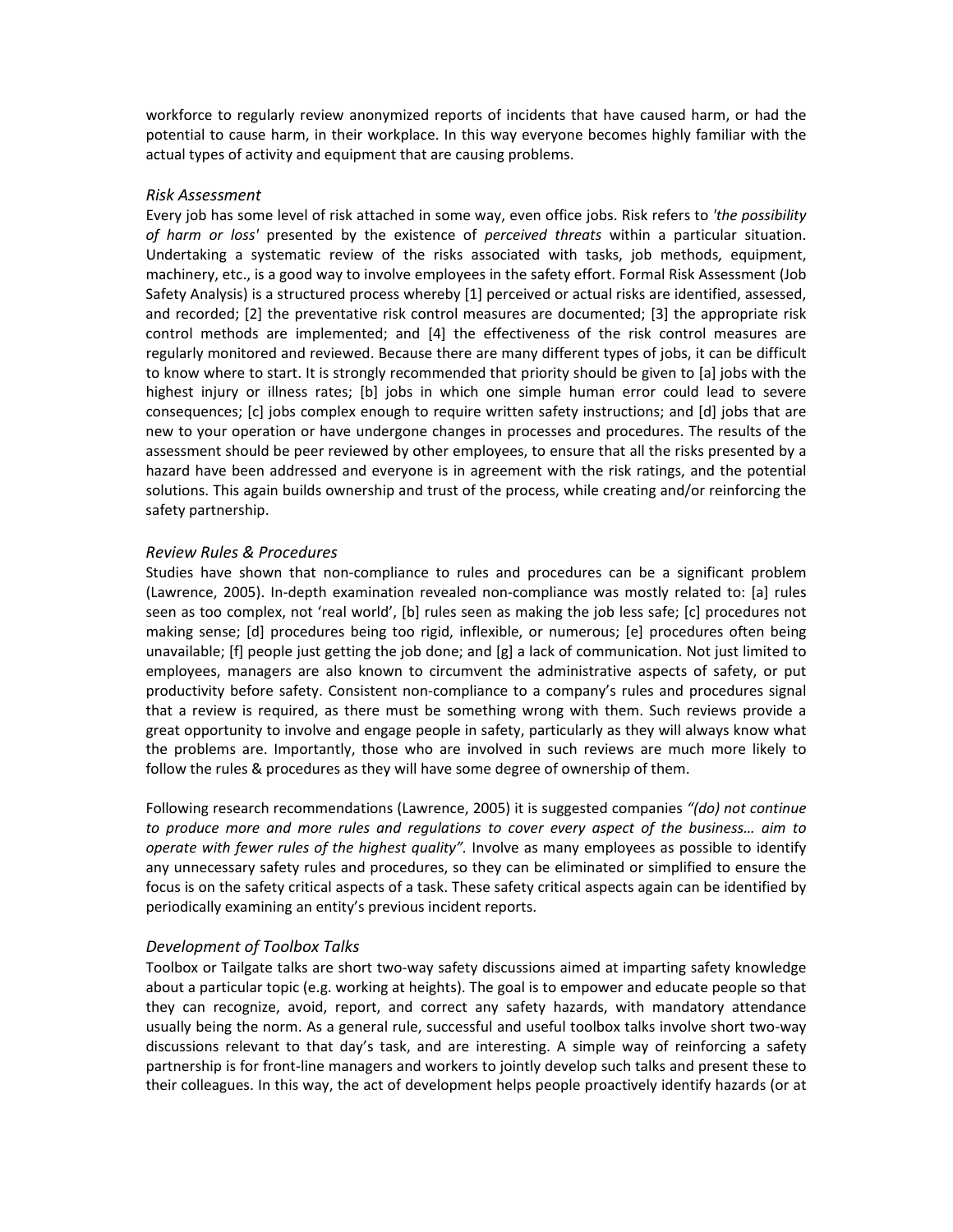least reinforce their learning), and hear about typical injuries people have witnessed or heard about, so that the audience more fully appreciates the risk(s) involved.

# *Behavioral Safety Processes*

Behavioral Safety processes are formal systems that are known to dramatically reduce incidents triggered by 'unsafe' behaviors. Modern Behavioral Safety processes use a dual approach, involving both the workforce and managers to help develop and reinforce a safety partnership.

Behavioral Safety Processes usually start by digging deeply into an entity's previous incident records to locate specific 'Unsafe' or 'At‐risk' behaviors spinning out of potential incident pre‐cursors, and placed on an observation checklist specific to a work area or task activity. In more recent times, work conducted on identifying potential SIF's, their pre-cursors, and particular exposure categories (e.g. dropped object) could and should be used. Once such behaviors have been identified, attempts are made to discover the triggers (e.g. unavailable equipment) driving these behaviors (e.g. using improvised tools), and what factors are maintaining them (e.g. getting the job done), so any appropriate corrective actions can be taken to reduce exposure. At the same time, to align managers with the Behavioral Safety Process so they provide support, managers are asked to identify ten safety leadership behaviors that they can do each and every week, that they are willing to track themselves against through an electronic database (Cooper, 2009a).

Executing the change strategy usually involves training people to observe their colleagues and give verbal feedback at the point of observation to reinforce safe behaviors or coach those behaving unsafely. This also includes an entity's management team who are asked to observe and hold discussions with those observed, twice a week. This makes it clear to all that the Behavioral Safety Process is a joint effort by management and employees to keep people and the facility safe. In turn this reinforces the safety partnership.

Some processes use the initial two weeks observation data to calculate an average score for a workgroup / location to provide a 'comparison point, and ask the workgroups to set their own 'improvement targets based on this. Thereafter, observations are collated and used to facilitate weekly feedback and group discussions, develop appropriate corrective actions (e.g. remove hazardous materials, etc.), and track ongoing progress. Data trends are used to adapt the process to suit the particular circumstances (e.g. shift the focus to other safety behaviors), every four‐six months or so, to keep the process focused on current issues. Often, many people are trained to observe using a pre‐determined observation card, with the data collated on a monthly basis by a steering committee, with the data being forwarded to 'focus groups' for action if a significant issue is identified. Each approach has its advantages and disadvantages (Cooper, 2009a), but meta‐analytic research shows providing those being observed with four types of feedback (i.e. verbal at the point of observation, weekly graphical charts trending the data and displayed in work areas, a written weekly collated report that is discussed in workgroups/ crews) to is the key to success (Cooper, 2009b). Providing the facility's senior management team with a monthly update on overall performance of the metrics helps to keep them in the loop, which in turn makes it easier for them to provide the necessary ongoing support to sustain the process over the longer term.

### **Summary**

Employee engagement is an important tool to use to help improve safety performance. The evidence shows engaged employees experience fewer injuries at less cost, help increase the reliability and efficiency of Assets while reducing injury rates, and are critical to help identify and manage the precursors of potential SIF's. This paper has offered practical ways to help Entities bring about a safety partnership between managers and the workforce